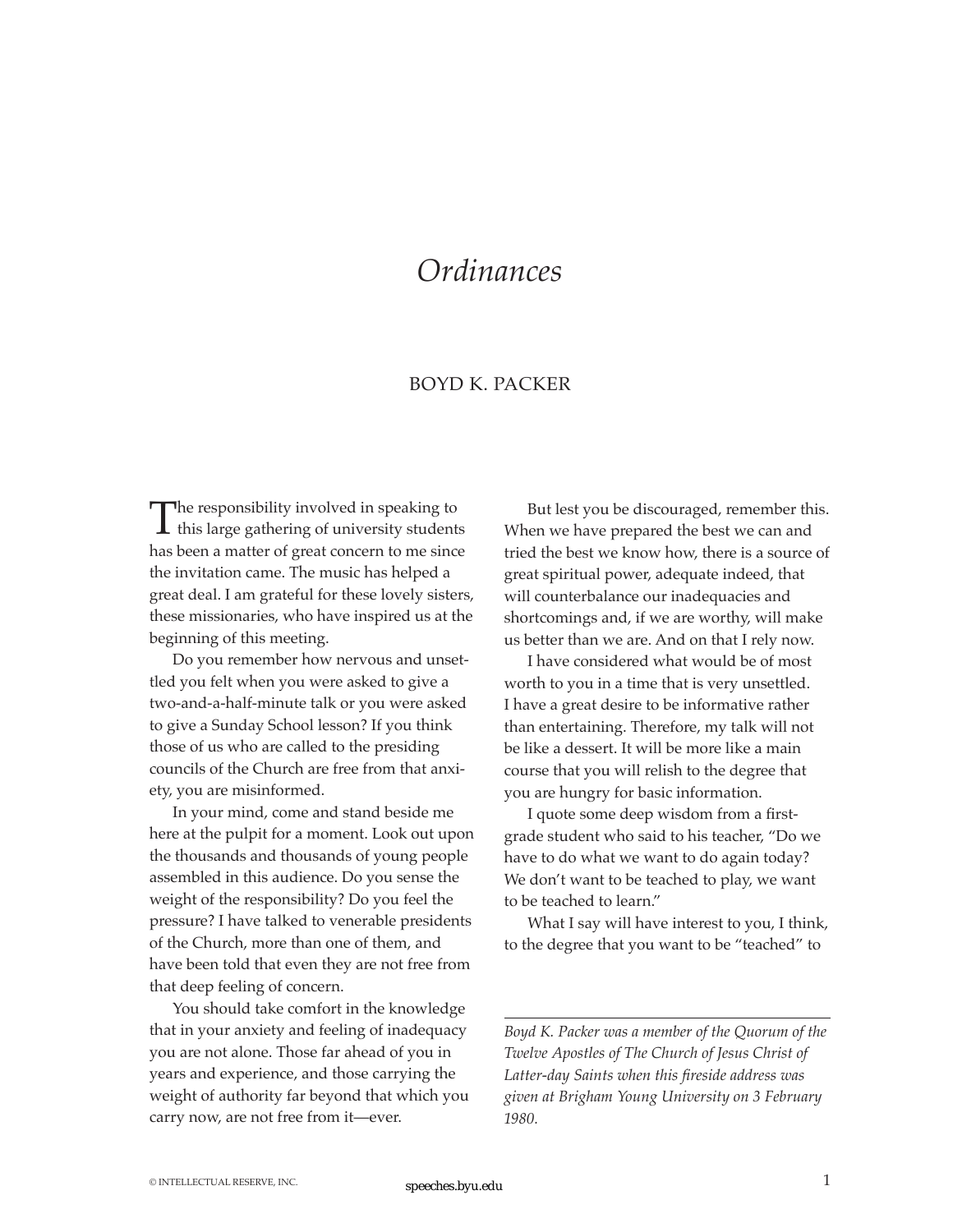## 2 *Brigham Young University 1980 Speeches*

learn and to the degree that you want to know what you ought to know.

I want to talk to you about *ordinances*. Nothing I say will be new. It may be arranged and that is my hope—in such a way that you will see something in the subject beyond what you have seen before.

I begin with the third Article of Faith: "We believe that through the atonement of Christ, all mankind may be saved, by obedience to the laws and *ordinances* of the Gospel." (Italics added.)

The Oxford Dictionary gives as the first definition of the word *ordinance*, "Arrangement in ranks or rows," and as the second definition, "Arrangement in sequence or proper relative position." That may not strike you at the moment as having much religious significance, but indeed it has. The word *ordinance* also means "a religious or ceremonial observance, an established rite."

Among the ordinances we perform in the Church are baptism, administering the sacrament, naming and blessing of infants, administering to the sick, setting apart to callings in the Church, and ordaining to offices in the priesthood. And then there are the higher ordinances, performed in the temples. These include the endowment and the sealing ordinance, spoken of generally as temple marriage.

The word *ordinance* comes from the word *order*, which means, again, "a rank, a row, a series."

The word *order* appears very frequently in the scriptures. I'll just give a few examples: ". . . established the *order* of the Church" (Alma 8:1). ". . . all things should be restored to their proper *order*" (Alma 41:2). Moroni even defined depravity as being "without *order*" (Moroni 9:18). ". . . all things may be done in *order*" (D&C 20:68). "Mine house is a house of *order*" (D&C 132:8).

We talk often in the Church about the order of the priesthood.

The third word, *ordain,* is a close relative to the other two words. It has as its first definition from the Oxford Dictionary, "To put in order, arrange, make ready, prepare"; and as its second definition, "To appoint or admit to the ministry of the Christian Church . . . by the laying on of hands or other symbolic action."

From all of this dictionary work there comes the impression that an ordinance, to be valid, must be done in proper order.

*Order, Ordain, Ordinance!*

*Order*—To put in ranks or rows, in proper sequence or relationship.

*Ordain*—The process of putting things in rows or proper relationship.

*Ordinance*—The ceremony by which things are put in proper order.

Now, about the ordinances of the gospel. How important are they to you as young members of the Church? Can you be happy, can you be redeemed, can you be exalted without them?

The answer: They are more than advisable or desirable, or even necessary. More, even, than essential or vital, they are *crucial* to each of us.

We learn from the revelations that

*This greater priesthood administereth the gospel and holdeth the key of the mysteries of the kingdom, even the key of the knowledge of God.*

*Therefore, in the* ordinances *thereof, the power of godliness is manifest.*

*And without the* ordinances *thereof, and the authority of the priesthood, the power of godliness is not manifest unto men in the flesh.* [D&C 84:19–21; italics added]

It is my purpose to fix in your minds so serious an interest in the ordinances of the gospel that you will seek to qualify for each ordinance in proper sequence, to make and keep the covenants that are connected with them, and to make sure that everything in this regard, for you, is in proper order.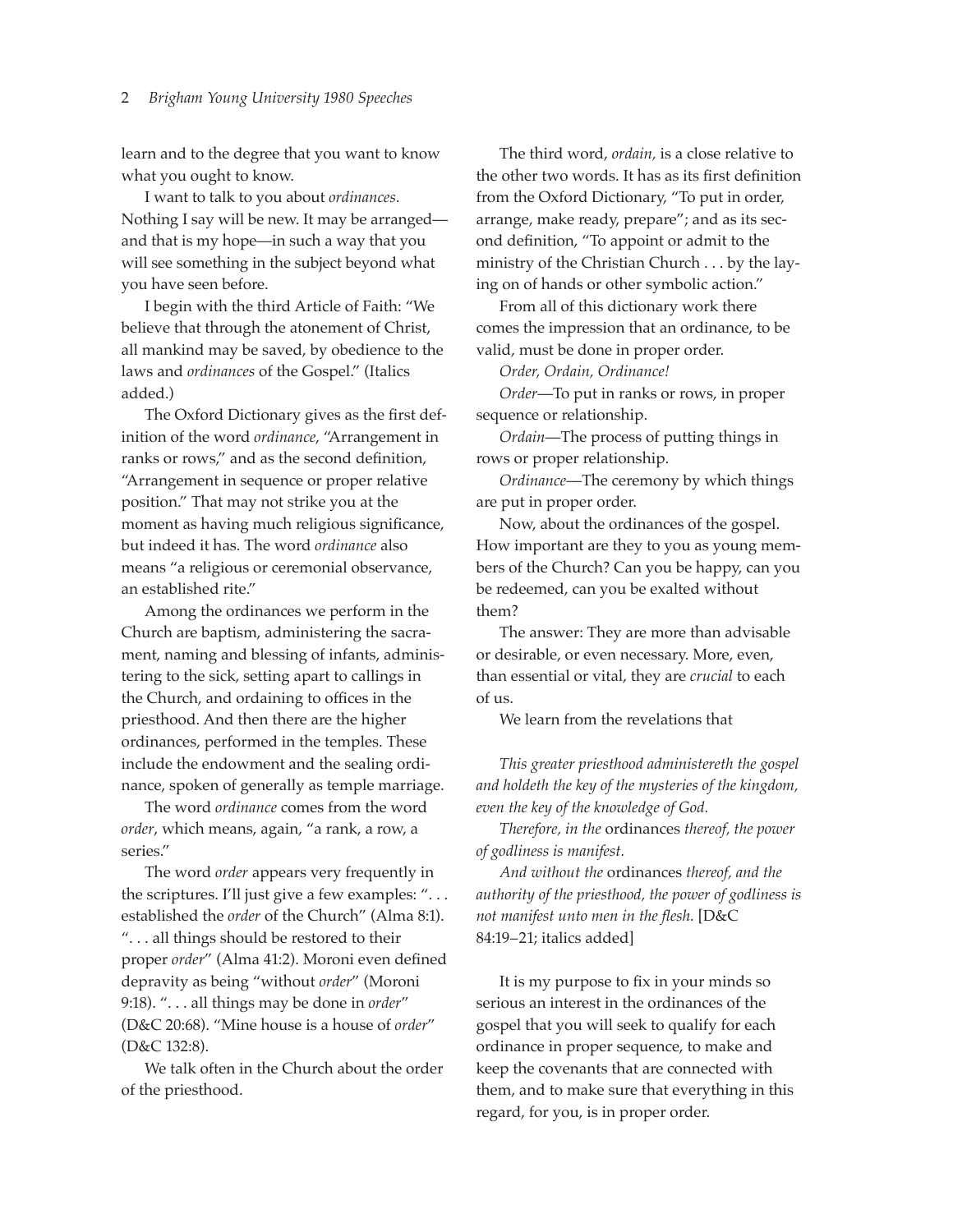Consider this illustration.

Suppose an agent came to you with a real bargain in insurance. He claims that his policy offers complete protection. He talks of generous coverage, very low premiums, no penalties for making a claim—even a heavy claim. Other features make the policy look better than any you have considered before. He tells you of the company he claims to represent. You know it to be very reputable. You study the policy and find more offered to you, with less required of you, than any policy you have looked at before. You check carefully on the company and come away satisfied that they are indeed reputable. They do stand behind their policies. Some of your friends have dealt with them for years and have always been satisfied. You, it appears, have found a real bargain.

But in this imaginary account there is one thing that you did not discover, one hitch. This agent was never hired by that company. They have not authorized him to represent them. The company is not even aware that he is using their name. He obtained copies of the policy and adjusted it to give it a little wider appeal. He had some forms and letterheads printed and set himself up in business. When he writes a policy and collects the premiums, they do not go to the head office. The policy goes into a drawer somewhere, and the premium money into his pocket. Chances are, he figures, there will be no claim against the policy anyway, at least not while he is around. And since it is life insurance, certainly there will be no claim while the policyholder is around.

You have, as the expression goes, been sold a bill of goods. For all you know, you are well insured. You feel content and suppose that when the day comes, as it surely will, your claim will be paid.

Too bad for you! No doubt the company will reject your claim. They cannot be compelled to honor policies except those written by authorized agents whom they have hired and

certified, no matter *how* convinced you were that this man was a bona fide agent.

Will you get sympathy? Oh yes. Full value of the policy? Not a chance! Would you not receive anything? Well, for as long as you didn't know the difference you felt secure, for whatever that is worth.

My wife has an aged aunt in Brigham City. She is the last of fourteen children. Perhaps seventy-five years ago, Millicent took her little brothers and sisters to town to see the Peach Days Parade. With excitement they walked the long way to town. They hadn't been there long when a horse-drawn water wagon came along, sprinkling the streets to settle the dust. They watched it in awe and were greatly impressed. When it had passed they went home. They thought the parade was over. They were quite satisfied, until they learned the difference.

If you had been sold the insurance policy we talked about, you might be quite complacent, thinking you were well insured. But oh my, how that gets reversed. Somewhere in later conversations would come the sermon, "You ought to have been more careful about where you put your trust. You should have checked more carefully."

Now let me apply this illustration to the ordinances of the gospel.

There are no discounts. No credit buying. Nothing is ever put on sale at special, reduced prices. There is never something for nothing. There is no such thing as a "bargain." You pay full value. Requirements and covenants are involved. And you will get, in due time, full value. But you must, positively must, deal with an authorized agent, or your claims will not be honored.

Let me quote this very meaningful scripture from section 132 of the Doctrine and Covenants.

*And verily I say unto you, that the conditions of this law are these: All covenants, contracts, bonds, obligations, oaths, vows, performances, connections,*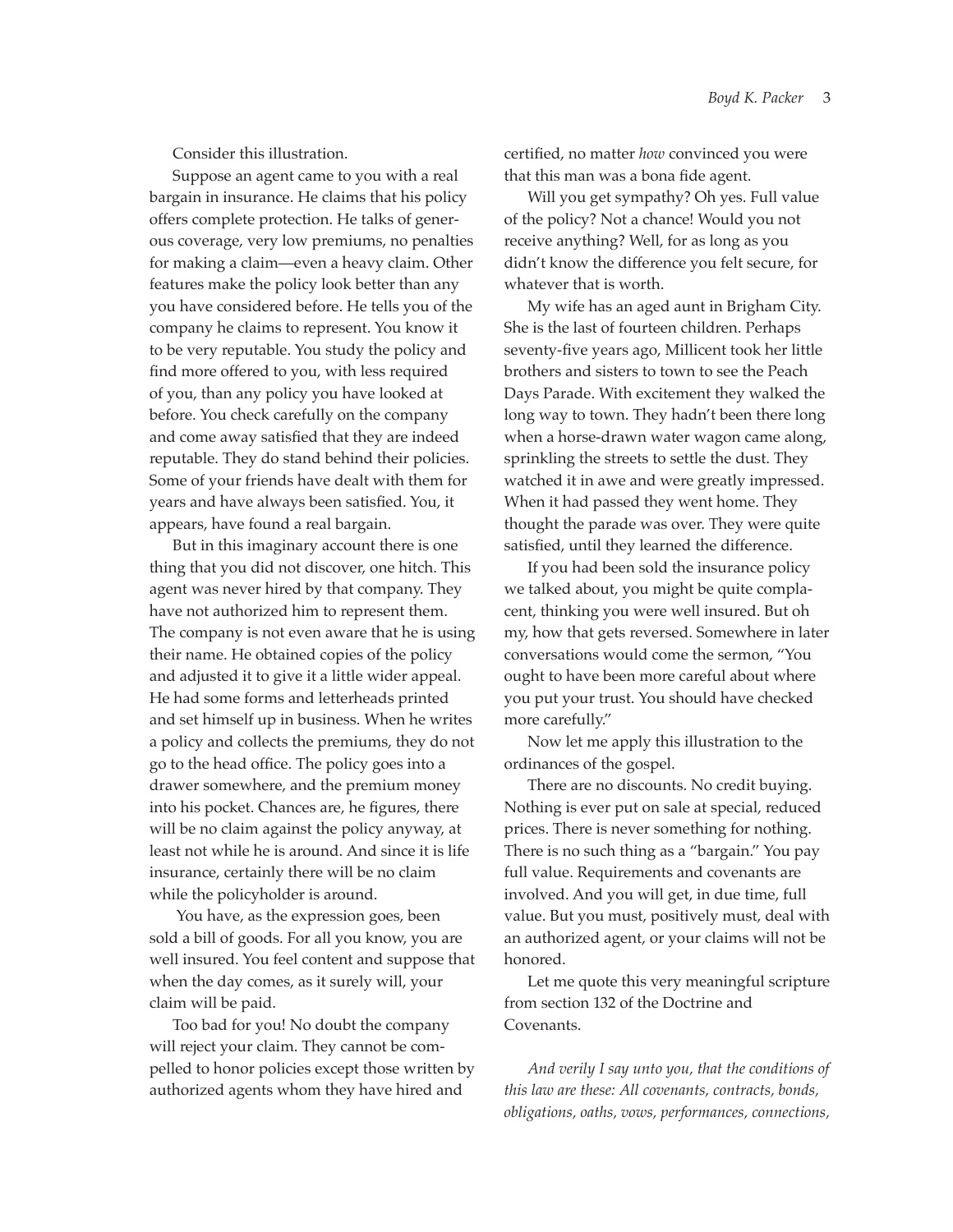*associations, or expectations, that are not made and entered into and sealed by the Holy Spirit of promise, of him who is anointed, both as well for time and for all eternity, and that too most holy, by revelation and commandment through the medium of mine anointed, whom I have appointed on the earth to hold this power (and I have appointed unto my servant Joseph to hold this power in the last days, and there is never but one on the earth at a time on whom this power and the keys of this priesthood are conferred), are of no efficacy, virtue, or force in and after the resurrection from the dead; for all contracts that are not made unto this end have an end when men are dead.*

*Behold, mine house is a house of* order*, saith the Lord God, and not a house of confusion.*

*Will I accept of an offering, saith the Lord, that is not made in my name?*

*Or will I receive at your hands that which I have not appointed?*

*And will I appoint unto you, saith the Lord, except it be by law, even as I and my Father* ordained *unto you, before the world was?*

*I am the Lord thy God; and I give unto you this commandment—that no man shall come unto the Father but by me or by my word, which is my law, saith the Lord.*

*And everything that is in the world, whether it be ordained of men, by thrones, or principalities, or powers, or things of name, whatsoever they may be, that are not by me or by my word, saith the Lord, shall be thrown down, and shall not remain after men are dead, neither in nor after the resurrection, saith the Lord your God.*

*For whatsoever things remain are by me; and whatsoever things are not by me shall be shaken and destroyed.* [D&C 132:7–14; italics added]

That scripture is very clear. He will not receive at our hands that which He has not appointed. And things that are "ordained of men . . . shall not remain . . . in nor after the resurrection."

Now, I counsel you to take inventory of your spiritual progress. Is your life in order? Have you received the ordinances of the gospel that you should possess by this time in your life? Are they valid? If they come under the influence of the sealing power and authority, they will remain intact eternally; and your life, to this point, is in proper order.

I want to explain something to you. Sometimes I think this is understood by relatively few in the Church. But *you* should understand it. Again I make a comparison.

It is common in the world for institutions to delegate authority and at once to strictly limit the extent of what is delegated. For instance, in a branch bank the manager may have authorization to make loans up to a certain amount. If someone requests a loan larger than that amount, then a supervisor must approve it. For even larger amounts, the regulations of the bank may require that the president and chief executive officer himself must approve the loan. If a commitment for a loan is made by a branch manager, if it is within the policy, the bank will honor it, even though that manager may later quit and go to work for a competing bank.

Recently I attended a meeting of the board of directors of a corporation. The board decided to give a certain employee authority to commit the company on some important matters. So, a motion was passed. One director then observed that a motion was not enough. It should have been a resolution, a formal one, duly entered in the minutes. And so the motion was replaced by a resolution, because delegating authority is serious business, indeed.

The practices of delegating authority, and at once limiting it, is so commonly demonstrated in business and education, in government, in cultural organizations, that we should not have difficulty in understanding that principle in the Church. A missionary is given authority to teach and to baptize. With certain approval he can ordain. If he is an elder, however, he could not ordain someone to be a seventy or a high priest, for his authority is limited. A bishop can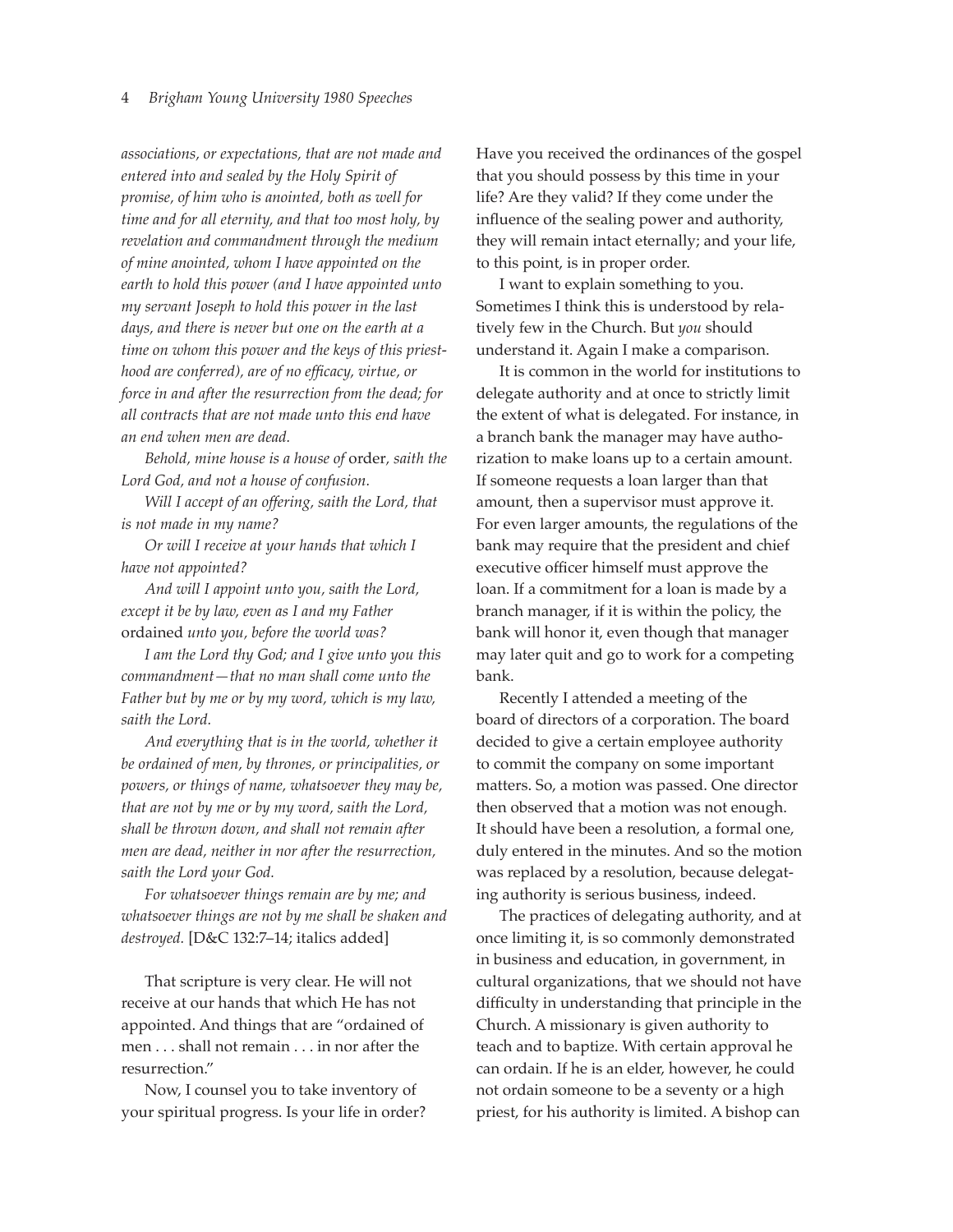call and release within the limits of his jurisdiction. But he could not, for instance, set apart a stake high councilor. A stake president can set apart a stake high councilor, but he cannot ordain a patriarch.

Those who hold the Aaronic Priesthood, or the preparatory priesthood, have authority to perform the ordinances that belong to that priesthood. They can baptize, bless the sacrament, and perform those services relating to the lesser priesthood. They cannot, however, confirm someone a member of the Church, for that takes a higher authority.

Those who have the Melchizedek Priesthood can perform the ordinances relating to the higher priesthood. But unless they are given special authorization, they cannot endow, nor seal, nor perform the ordinances that pertain to the temple, for there are limits.

I have heard President Kimball say (and it is something that other presidents of the Church have said) that while he holds all of the keys that are upon the earth, there are keys that he does not hold. There are keys that have not been given to him as president of the Church because they are reserved for higher power and authority.

For example, he said that he does not hold the keys of the resurrection. The Lord has them, but He does not delegate them—neither anciently, nor to modern prophets. He mentioned, also, the authority to command the elements and to walk on the water. The Lord has these keys, but He has not given them to us.

Nevertheless, in the Church we hold sufficient authority to perform all of the ordinances necessary to redeem and to exalt the whole human family. And because we have the keys to the sealing power, what we bind in proper order here will be bound in heaven. Those keys—the keys to seal and bind on earth and have it bound in heaven—represent the consummate gift from our God. With that authority we can baptize and bless and endow and seal, and the Lord will honor the commitments.

I have thought a dozen times while preparing for tonight how much I wish there could be time to trace the history of how we got the sealing power. For in that account we would find how much the Lord regards it. We would begin to see into eternities. But that must wait for another day. I will only set the door ajar, hoping that you, on your own, will seek to open it completely. I will mention just this one thread through history.

Nearly nine hundred years before Christ, a prophet appeared in the court of the king of Israel. He is introduced only as "Elijah the Tishbite of the inhabitants of Gilead." (We don't know what "Tishbite" means; we know that "Gilead" was a wilderness.) He carried with him a sacred authority. He denounced King Ahab, and then he closed the heavens over that wicked land and said there should be no rain. He set no conditions such as "It won't rain until you repent"; he simply said there should be no rain except "according to my word." In plain language, "It's not going to rain until I say so."

Elijah worked out his ministry, ordained and anointed Elisha to succeed him, and then—and this is important—he did not die. Like Moses before him, he was translated.

After that, his name appears only once in the Old Testament, in the next to the last verse of the last chapter of the Old Testament. It is here that Malachi prophesies that Elijah would return and that he would "turn the heart of the fathers to the children, and the heart of the children to their fathers," lest the whole earth be smitten with a curse.

I would encourage you to read in First and Second Kings and in Chronicles the account of Elijah because there is something special about him.

The Jews, the Mohammedans, and later the Christians, all maintain traditions that Elijah will return.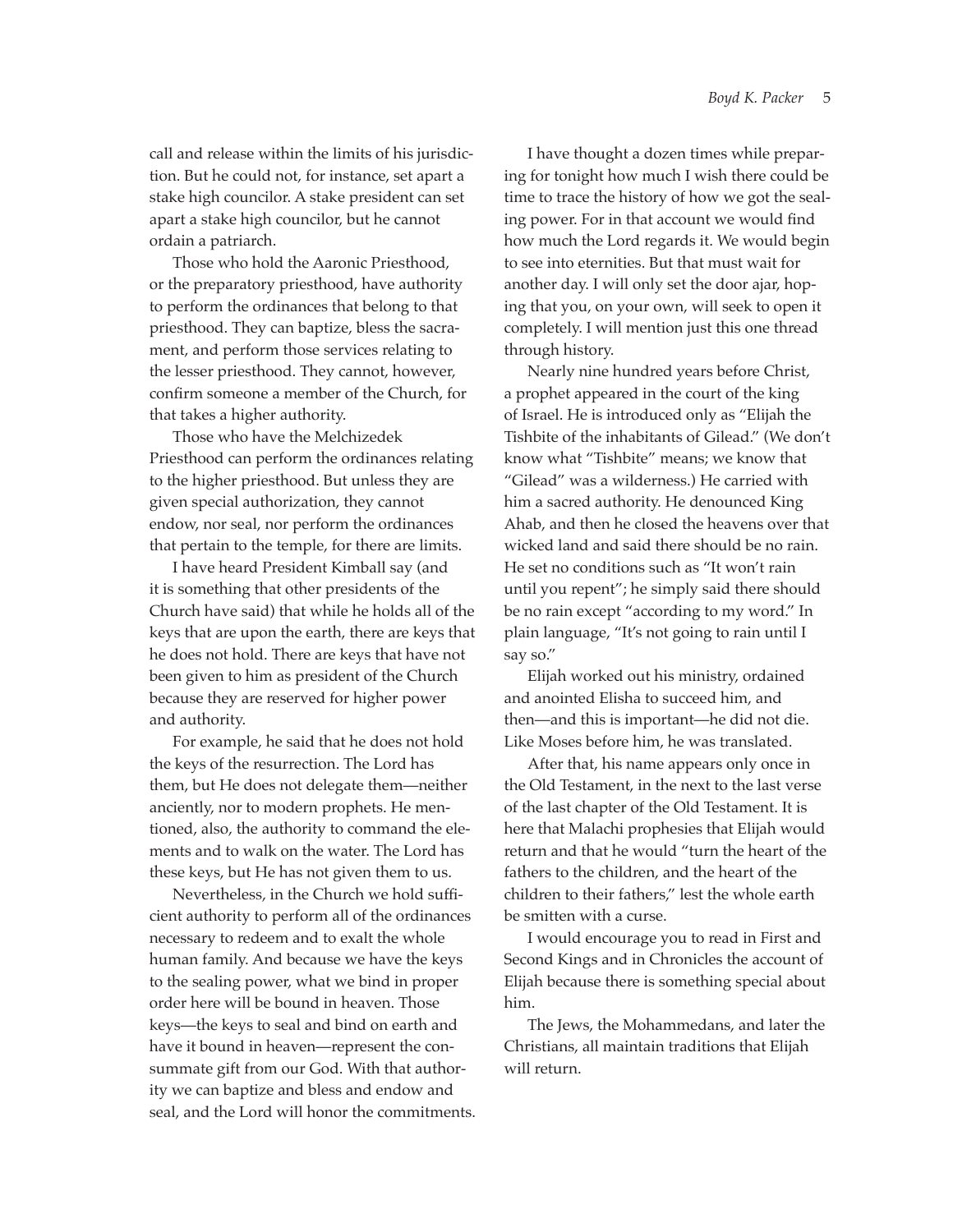When John the Baptist strode onto the pages of history, he was asked, "Are you Elijah?"

When Peter, James, and John went with the Lord to the Mount of Transfiguration, there appeared with the transfigured Lord two personages. They recognize them to be Moses and Elijah, who had come to convey to that presidency the sealing power.

In 34 A.D., after His crucifixion, the Lord ministered to the Nephites. He dictated to them—and this is remarkable in scriptural history—the last two chapters of Malachi (which contained the prophecy that Elijah would return), caused them to write them, and then expounded them.

When the Angel Moroni appeared to the Prophet Joseph Smith to tell him of the plates, the first scripture he quoted was Malachi's prophecy that Elijah would return. The prophet installed that quotation as section one of the Doctrine and Covenants. It is now section two, since the preface was given by revelation and now precedes it.

Thirteen years after Moroni appeared, a temple had been built adequate for the purpose, and the Lord again appeared and Elijah came with Him and bestowed the keys of the sealing power. Thereafter ordinances were not tentative, but permanent. The sealing power was with us. *No* authorization transcends it in value. That power gives substance and eternal permanence to all ordinances performed with proper authority for both the living and the dead.

We used the analogy of an insurance policy. It would not be wise to buy insurance if all of the claims had to be paid by the agent who sold you the policy, out of his pocket. You would not be very secure if your protection depended upon the financial resources of the salesman instead of the company. You should know what the policy requires the *company* to do and what it requires *you* to do. For instance, how do you cancel a policy if you decide not to continue? Remember too, policies can be cancelled by the company as well. They cannot be obliged to keep their part of the contract, if you willfully disregard yours.

When you receive an ordinance, whether it be baptism, the sacrament, an ordination or setting apart, an endowment or a sealing, you receive an obligation. Thereafter, you are under covenant not to steal, nor to lie, nor to profane, nor take the name of the Lord in vain. You are obligated to maintain the moral standard. This standard—by commandment of the Lord requires that the only authorized use of the sacred power of procreation is with one to whom we are legally and lawfully wed. You have responsibility to support every principle of the gospel and the servants the Lord has ordained to administer them.

President Joseph Fielding Smith said this: "Each ordinance and requirement given to man for the purpose of bringing to pass his salvation and exaltation is a covenant" (*Doctrines of Salvation*, comp. Bruce R. McConkie, 3 vols. [Salt Lake City: Bookcraft, 1954–56], 1:152).

Be careful, our youth, not to take the ordinances and covenants of the gospel lightly, nor to maintain them carelessly. It will take increased courage to keep your covenants. The world has moved away from those high standards.

It seems that there comes, each generation or so, a time when the faithful of the Church are under great criticism, even under attack. That has always been true of those who are under covenant to the Lord. We must expect, as part of our way of life, to stand, on occasion, condemned by those outside the Church who oppose the standards the Lord has directed us to keep.

Occasionally one inside the Church joins the ranks of the critics. Beware of covenant breakers. It is one thing for nonmembers to criticize and attack the Church and the leaders. It is quite another when someone within the Church does so, after they have entered into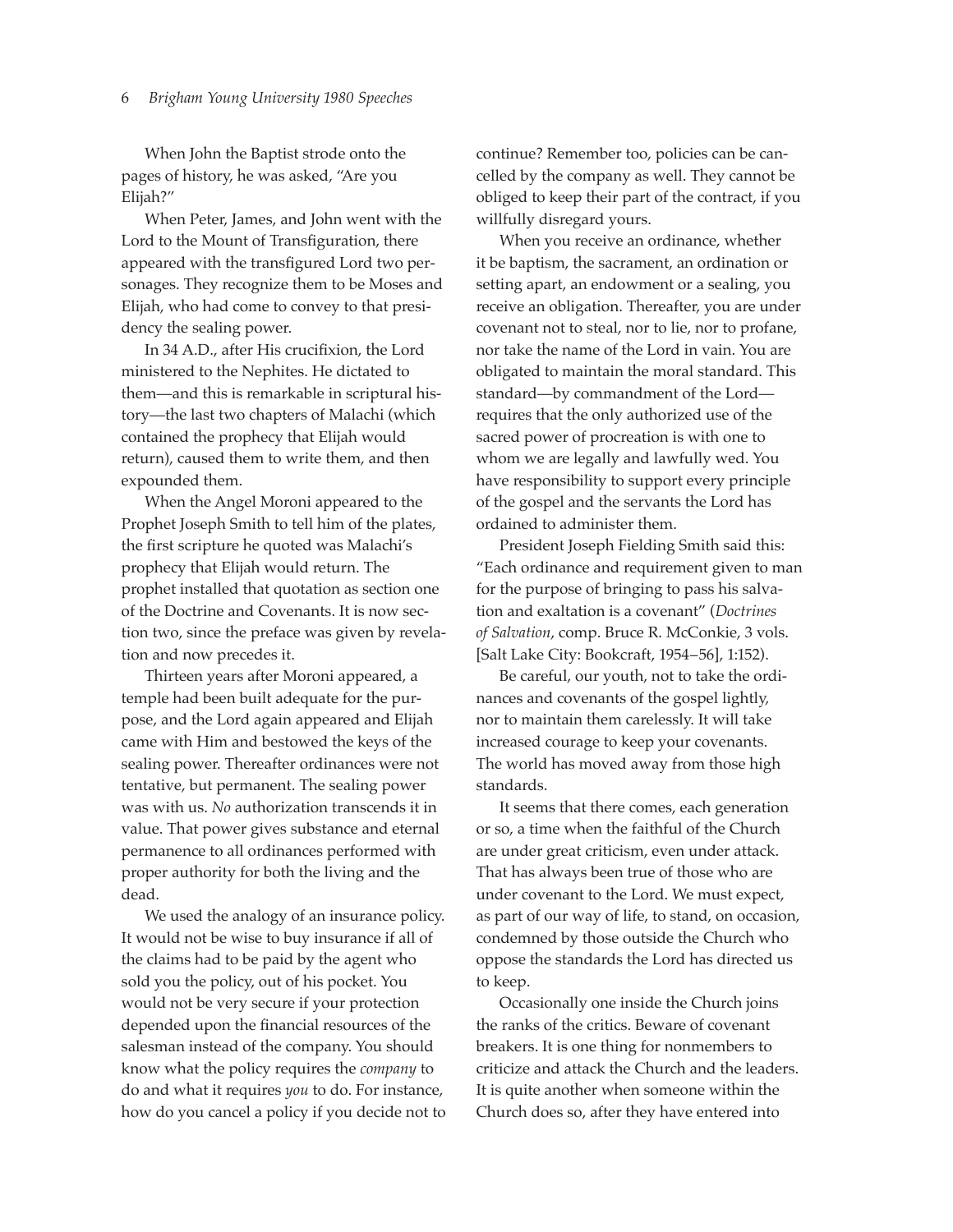solemn and sacred covenants to do otherwise. It makes a very big difference indeed.

Some years ago I attended a meeting at Ricks College with a group of seminary teachers. President Joseph Fielding Smith, then the President of the Council of the Twelve, met with us. One of the teachers asked about a letter being circulated throughout the Church at that time from a dissident member who claimed that many of the ordinances were not valid because of some supposed mistake in the procedure in conferring the priesthood. When President Smith was asked what he thought about the man's claim he said, "Before we consider the claim, let me tell you about that man." He then told us of several things about him and about the covenants he had not kept. He concluded with this statement: "And so you see, that man is a liar, pure and simple—well, perhaps not so pure."

There are those outside the Church—and in—who will try to persuade us or compel us to change our direction. The keeping of covenants is a measure of those outside of the Church as well.

An individual seeking to hold high public office, perhaps in business or in government, may claim to be worthy of trust and insist he would not cheat, not represent, nor mislead the public. Ask yourself, what does that individual do with a private trust? A good measure is to determine how he keeps covenants relating to his family. While one could not excuse, one perhaps could understand that it would be somewhat easier to steal from, cheat on, or lie to an anonymous stranger, or to the public, than it would be to one's own family. Those who are not faithful to their marriage partners and to their families are hardly worthy of confidence and trust in education, in business, in government. If they would cheat on marriage vows, counting perhaps on forgiveness and tolerance that may have been extended at times, surely they must stand unworthy of any great public trust.

Beware of covenant breakers, inside the Church and out. Beware of those who mock the prophets.

In Civil War days a performer named Blondin astonished the country by crossing the Niagara River on a tightrope. On one occasion President Abraham Lincoln faced a delegation of critics and said:

*Gentlemen, suppose all the property you possessed were in gold, and you had placed it in the hands of a Blondin to carry across the Niagara River on a rope. With slow, cautious steps he walks the rope, bearing your all. Would you shake the cable and keep shouting at him, "Blondin stand up a little straighter; Blondin, stoop a little more; go a little faster; lean more to the South; now lean a little more to the North?" Would that be your behavior in such an emergency? No, you would hold your breath, every one of you, as well as your tongues. You would keep your hands off until he was safe on the other side.*

*This government, gentlemen, is carrying an immense weight. Untold treasures are in its hands. The persons managing the ship of state in this storm are doing the best they can. Don't worry them with needless warnings and complaints. Keep silence; be patient, and we will get you safe across.* [John Wesley Hill, *Abraham Lincoln: Man of God* (New York: G.P. Putnam's Sons), p. 402]

Keep your spiritual premiums paid up. Do not let your spiritual policy lapse. Do not cause it to be cancelled in some moment of rebellion. Extend your policy by adding endorsements as you receive the higher ordinances. Work to qualify for each of them.

I was always impressed when President Joseph Fielding Smith was asked to pray. Invariably, he would make reference to the principles and ordinances of the gospel and would always include this expression: "May we remain faithful to our covenants and obligations."